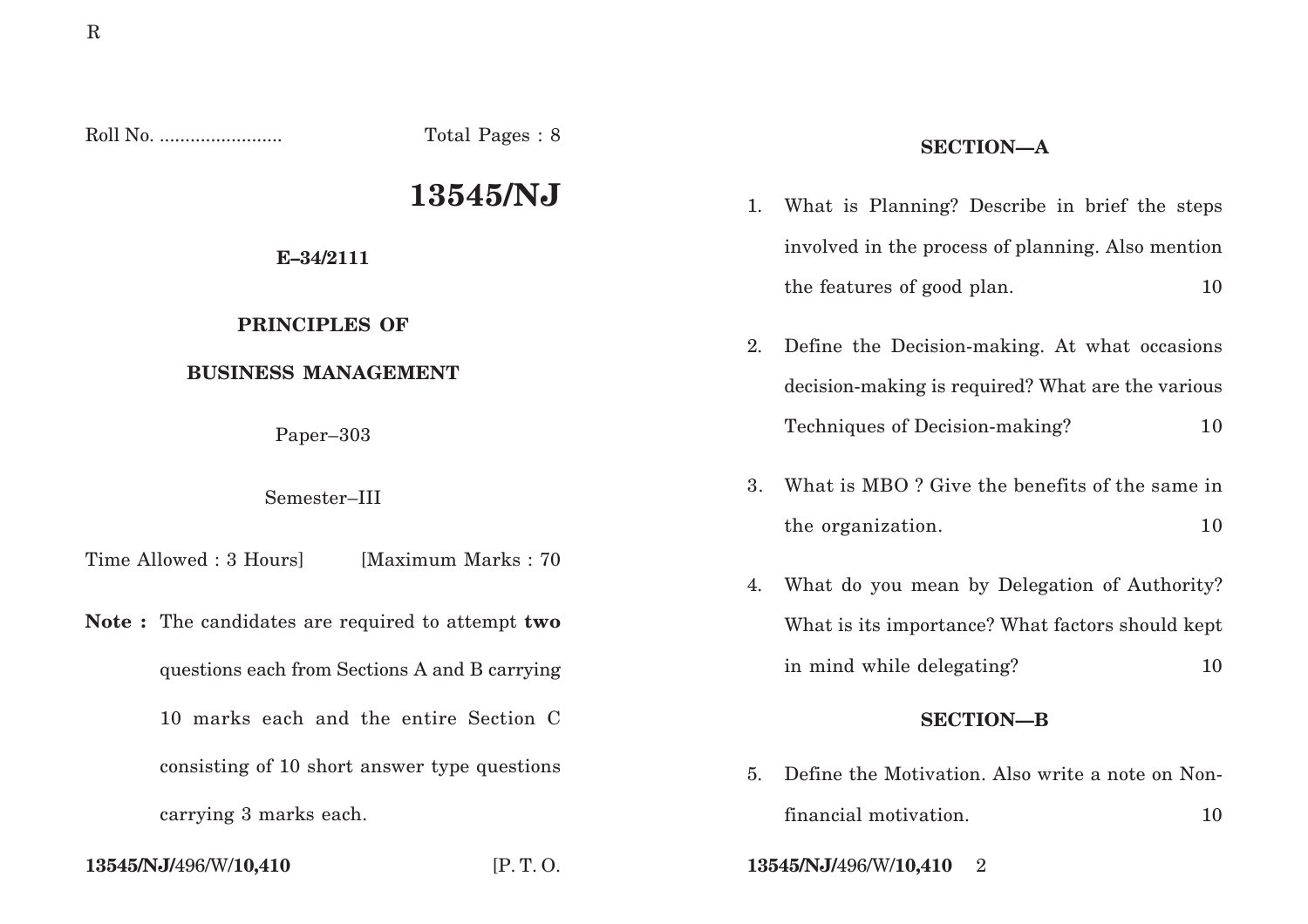- 6. What is the concept of Leadership? Explain the Likert style of Management of leadership. 10
- 7. Describe various barriers to Communication. What measures you suggest to overcome them? 10
- 8. Define Controlling. What are its characteristics? Also explain difficulties of controlling.  $10$

# **SECTION—C**

9. Write short notes on any **ten** of the following :

 $10\times3=30$ 

- (i) Define the Management as an Art.
- (ii) Define the Policy.
- (iii) System Approach.
- (iv) Define Organizing and format organization.
- (v) Define the Grapevine communication.
- **13545/NJ/**496/W/**10,410** 3 [P. T. O. **13545/NJ/**496/W/**10,410** 4
- (vi) Define the Herzberg's Motivation-Hygiene theory.
- (vii) Define the Staffing, Recruiting and Selection.
- (viii) Define Trait theory of Leadership.
- (ix) Budgetary control.
- (x) Define Management of Change. Why is it required in every organization ?
- (xi) Difference between Accountability and Responsibility.
- (xii) Define any four features of Decision-making.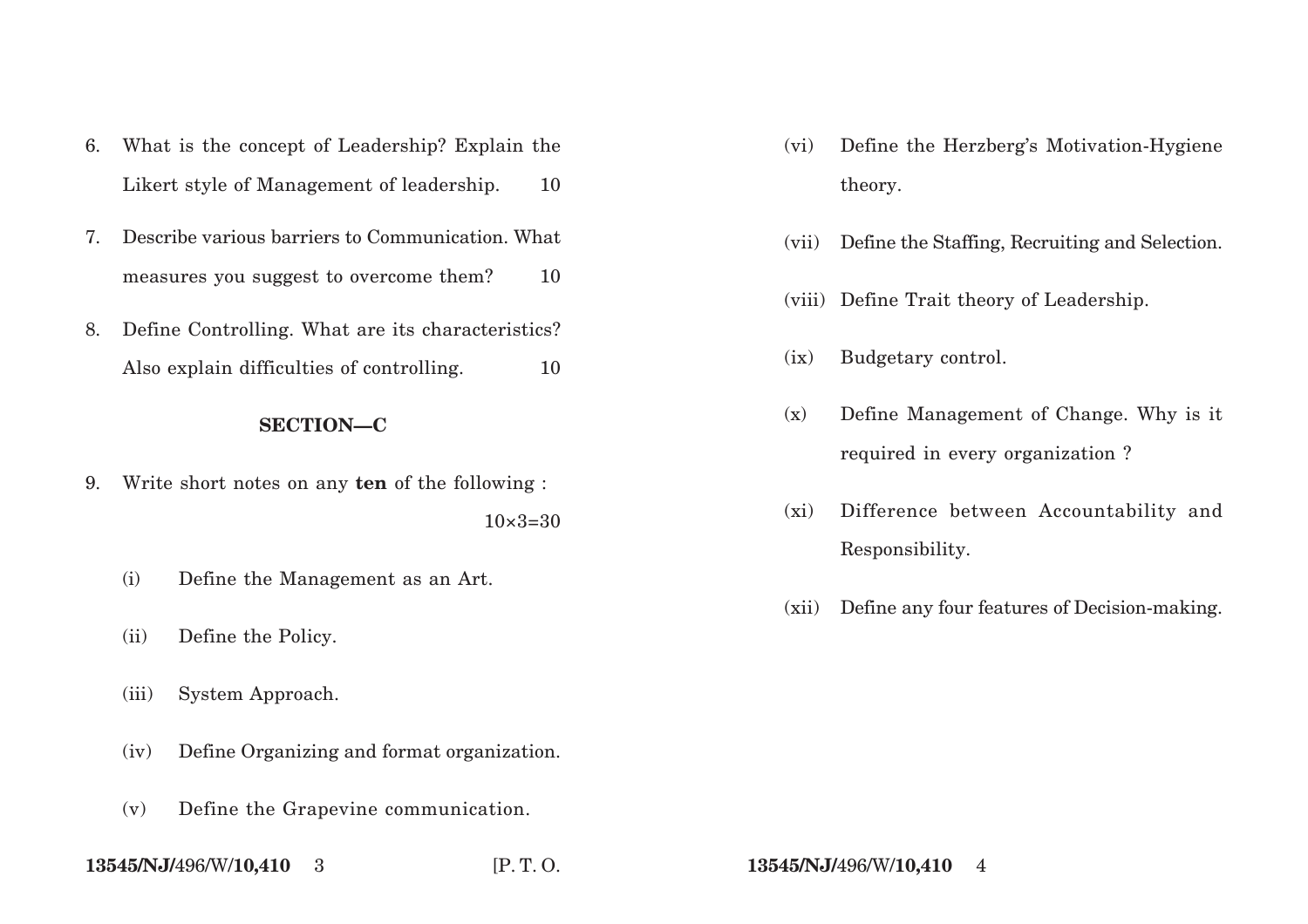## **PUNJABI VERSION**

**ਨੋਟ :** ਭਾਗ А ਅਤੇ В ਹਰੇਕ ਵਿਚੋਂ **ਦੋ–ਦੋ** ਪਸ਼ਨ ਕਰੋ ਅਤੇ **ਹਰੇਕ ਪਸ਼ਨ ਦੇ 10 ਅੰਕ ਹਨ। ਭਾਗ C ਸਾਰਾ ਕਰੋ। ਇਸ** <u>ਵਿਚ 10 ਸੰਖੇਪ ਉੱਤਰ ਵਾਲੇ ਪੁਸ਼ਨ ਲਾਜਮੀ ਹਨ ਅਤੇ</u> **ਹਰੇਕ ਪਸ਼ਨ ਦੇ 3 ਅੰਕ ਹਨ।** 

## **Bwg—A**

- 1. ਯੋਜਨਾਬੰਦੀ ਤੋਂ ਕੀ ਭਾਵ ਹੈ? ਯੋਜਨਾਬੰਦੀ ਵਿਚਲੇ ਪਤਾਵਾਂ ਦੀ ਸੰਖੇਪ ਜਰਜਾ ਕਰੋ ਅਤੇ ਜੰਗੀ ਯੋਜਨਾਬੰਦੀ ਦੇ ਲੱਛਣ ਦਰਜ  $\overrightarrow{\mathbf{a}}$ ਰੋ।  $\overrightarrow{\mathbf{a}}$
- 2. ਨਿਰਣੇਕਾਰੀ ਨੂੰ ਪਰਿਭਾਸ਼ਿਤ ਕਰੋ। ਨਿਰਣੇਕਾਰੀ ਦੀ ਕਿਨ੍ਹਾਂ <u>ਮੋਕਿਆਂ ਤੇ ਲੋਤ ਪੈਂਦੀ ਹੈ? ਨਿਰਣੇਕਾਰੀ ਦੀਆਂ ਵਿਭਿੰਨ</u> **qknIkW kI hn?** 10
- <u>3. MBO ਤੋਂ ਕੀ ਭਾਵ ਹੈ? ਸੰਗਠਨ ਵਿਚ ਇਸ ਦੇ ਲਾਭਾਂ ਦੀ </u> **crcw kro[** <sup>10</sup>
- **13545/NJ/**496/W/**10,410** 5 [P. T. O. **13545/NJ/**496/W/**10,410** 6

4. **ਅਧਿਕਾਰਾਂ ਦੇ ਕਿਸੇ** ਨੂੰ ਸੌਧਣ ਦੇ ਅਰਥ ਲਿਖੋ। ਇਸ ਦਾ ਕੀ ਮਹੱਤਵ ਹੰਦਾ ਹੈ? ਅਧਿਕਾਰਾਂ ਦੀ ਸੌਂਪਣੀ ਵੇਲੇ ਕਿਹੜੇ <u>ਪਖਾਂ ਨੂੰ ਧਿਆਨ ਵਿਚ ਰਖਣ ਦੀ ਲੋੜ ਹੁੰਦੀ ਹੈ? ਸਪੱਸ਼ਟ</u> **kro[** <sup>10</sup>

### **Bwg—B**

- 5. ਪੇਰਨਾ ਨੂੰ ਪਰਿਭਾਸ਼ਿਤ ਕਰੋ। ਗੈਰ-ਵਿੱਤੀ ਪੇਰਨਾ ਤੇ ਇਕ ਨੋਟ **ilKo[** <sup>10</sup>
- 6. ਅਗਵਾਈ ਦਾ ਸੰਕਲਪ ਕੀ ਹੰਦਾ ਹੈ? ਲਿਕਰ ਸਟਾਈਲ ਦੀ ਪਬੰਧਕੀ ਅਗਵਾਈ ਦੇ ਸਿਧਾਂਤ ਦੀ ਚਰਚਾ ਕਰੋ। **10**
- 7. ਸੰਚਾਰ ਦੀਆਂ ਵਿਭਿੰਨ ਰੁਕਾਵਟਾਂ ਦਾ ਉੱਲੇਖ ਕਰੋ। ਇਨ੍ਹਾਂ ਨੂੰ <u>ਦ</u>ਰ ਕਰਨ ਲਈ ਤੁਸੀਂ ਕਿਹੜੇ ਉਪਰਾਲੇ ਸੁਝਾਓਗੇ? 10
- 8. ਨਿਯੰਤਰਣ ਨੂੰ ਪਰਿਭਾਸ਼ਿਤ ਕਰੋ। ਇਸ ਦੇ ਲੱਛਣ ਕੀ **ਹੰਦੇ ਹਨ? ਨਿਯੰਤਰਣ ਦੀਆਂ ਮਸ਼ਕਿਲਾਂ ਬਾਰੇ ਵੀ ਚਰਚਾ kro[** <sup>10</sup>